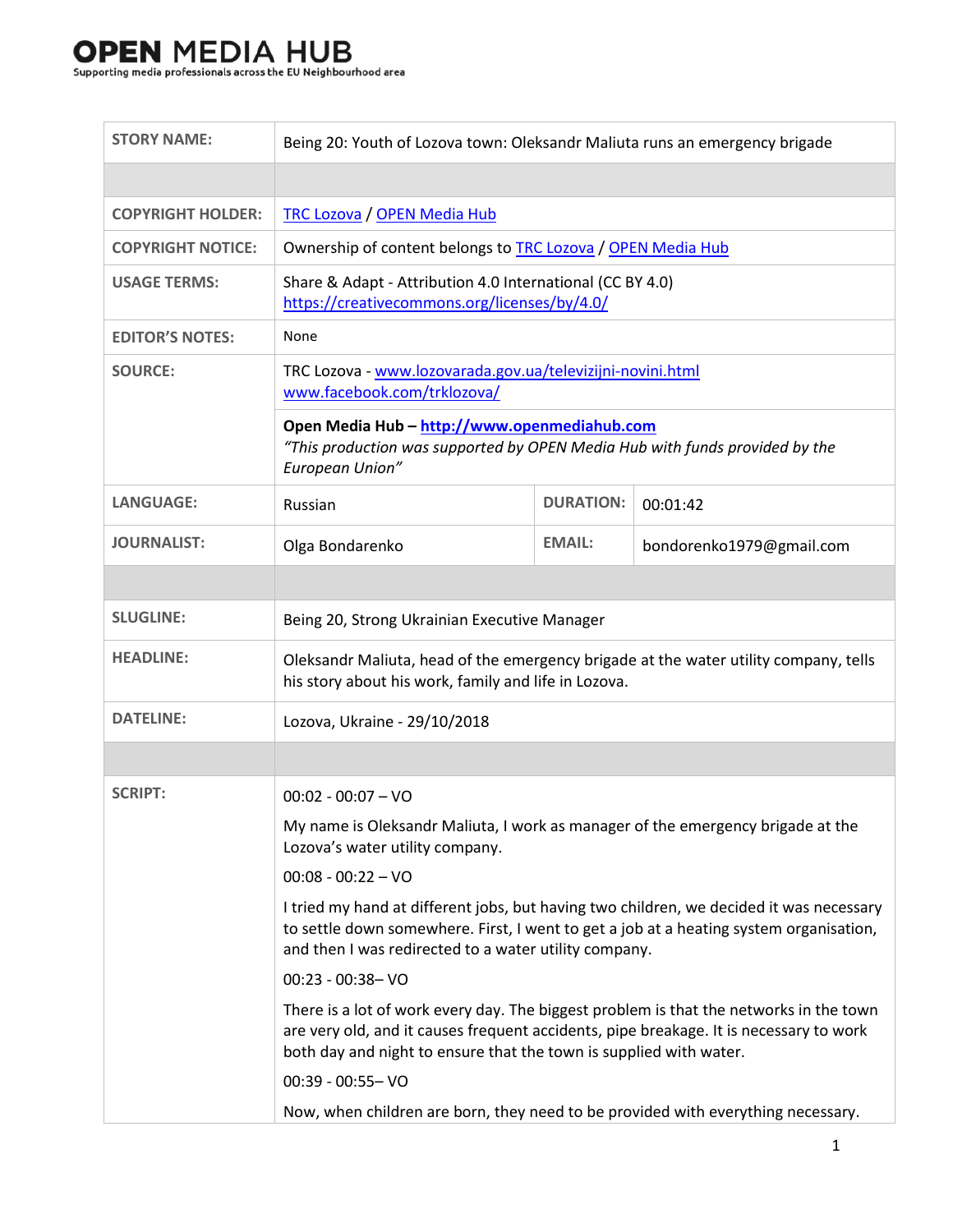## **OPEN MEDIA HUB**

Supporting media professionals across the EU Neighbourhood area

|                     | Now there is a meaning in work at night to earn money.                                                                                                                                                                                                                                    |
|---------------------|-------------------------------------------------------------------------------------------------------------------------------------------------------------------------------------------------------------------------------------------------------------------------------------------|
|                     | $00:58 - 01:10 - VO$                                                                                                                                                                                                                                                                      |
|                     | I manage car and tractor drivers, excavator operators, and plumbers. But basically, all<br>of them are old enough to be my fathers.                                                                                                                                                       |
|                     | $01:11 - 01:21 - VO$                                                                                                                                                                                                                                                                      |
|                     | We have no young people in our team. Here, young people tend to work less for more<br>money, so they don't want to work.                                                                                                                                                                  |
|                     | $01:22 - 01:27 - VO$                                                                                                                                                                                                                                                                      |
|                     | For example, I truly want to go for a walk or to a club to unwind                                                                                                                                                                                                                         |
|                     | 01:27 - 01:43- Interview - Oleksandr Maliuta                                                                                                                                                                                                                                              |
|                     | But there is simply no time for this. Go for a walk We can go for a walk when we<br>retire unless we get retired in our 90.                                                                                                                                                               |
|                     |                                                                                                                                                                                                                                                                                           |
| <b>SHOTLIST:</b>    | Oleksandr at the enterprise, going out with the brigade. Excavator works at the site of<br>the rush. Oleksandr and his son watching his daughter doing gymnastics. An<br>emergency brigade eliminates the accident. Interview. Alexander and his son with<br>buildings on the background. |
|                     |                                                                                                                                                                                                                                                                                           |
|                     |                                                                                                                                                                                                                                                                                           |
| <b>SCRIPT:</b>      | $00:02 - 00:07 - VO$                                                                                                                                                                                                                                                                      |
| (Original language) | Меня зовут Александр Малюта, работаю мастером цеха водоснабжения в<br>Лозовском водоканале.                                                                                                                                                                                               |
|                     | $00:08 - 00:22 - VO$                                                                                                                                                                                                                                                                      |
|                     | Перепробовал, много где работал, но так как детей двое, решили, что надо где-то<br>оседать. Изначально в теплосеть ходил устраиваться, меня перенаправили в<br>водоканал.                                                                                                                 |
|                     | $00:23 - 00:38 - VO$                                                                                                                                                                                                                                                                      |
|                     | Работы каждый день много. Основная самая большая проблема, что сети в<br>городе очень старые и из-за этого частые аварии, порывы. Приходится и днем и<br>ночью работать, чтоб город без воды не оставлять.                                                                                |
|                     | $00:39 - 00:55 - VO$                                                                                                                                                                                                                                                                      |
|                     | Дети появились, надо, чтоб у детей все было. Смысл какой то есть, ради чего те<br>же работы менять, по ночам домой не являться, чтоб заработать где-то.                                                                                                                                   |
|                     | $00:58 - 01:10 - VO$                                                                                                                                                                                                                                                                      |
|                     | В подчинении у меня и трактористы, и водителя, и экскаваторщики, и<br>слесаря. Но в основном все уже мужчины такие, которые мне в отцы годятся.                                                                                                                                           |
|                     | $01:11 - 01:21 - VO$                                                                                                                                                                                                                                                                      |